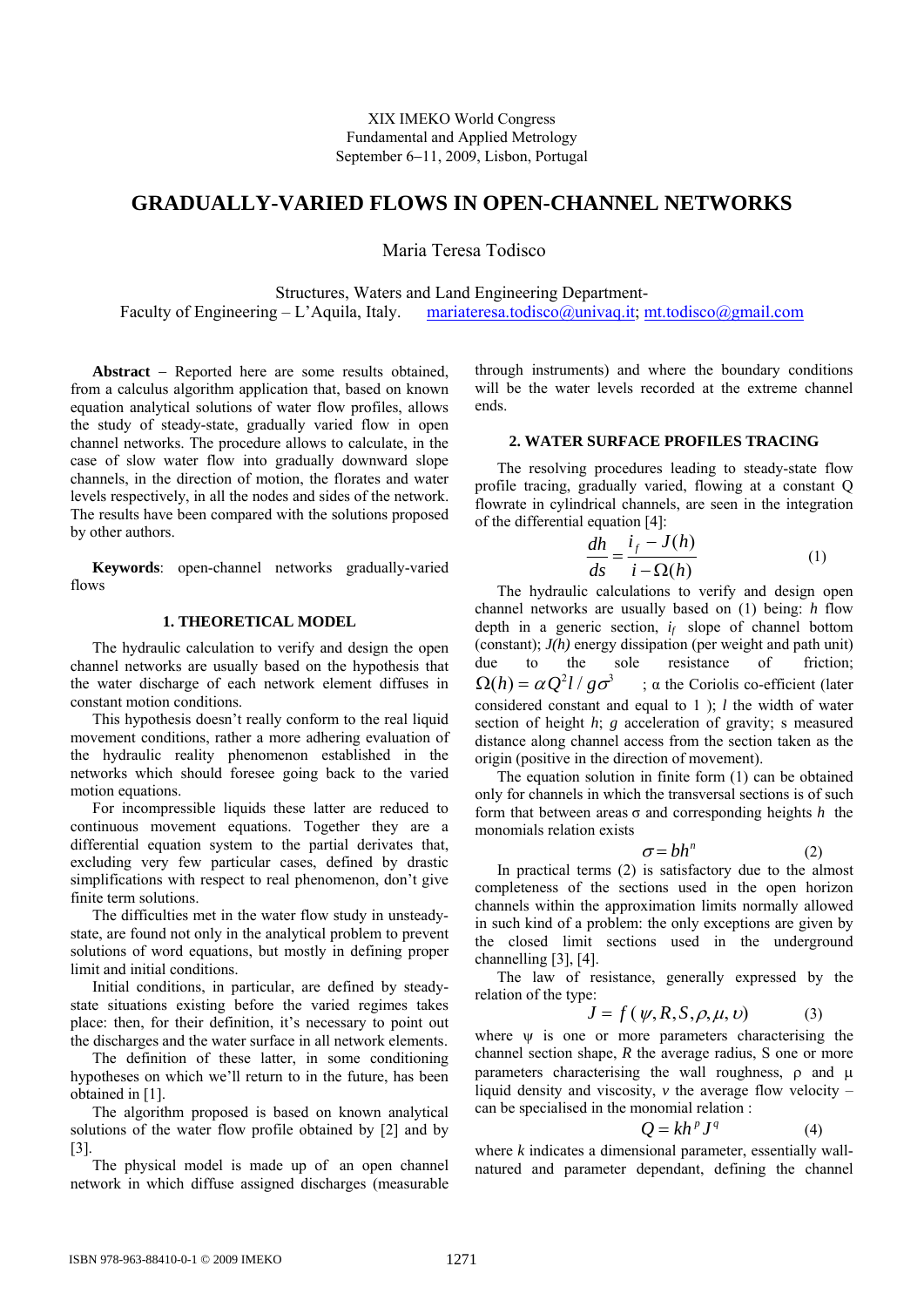transversal section form. Under these conditions, the differential equation (1) can be integrated [2],[4].

Considering (2) and (4), (1) becomes:

$$
\frac{dh}{ds} = i_f \frac{1 - \left(\frac{Q}{i_f^q k}\right)^{1/q} \frac{1}{h^{p/q}}}{1 - \frac{nQ^2}{gb^2} \frac{1}{h^{2n+1}}}
$$
(5)

where the terms:

$$
h_u = \left(\frac{Q}{i_j^q k}\right)^{(1/p)} \text{ and } h_c = \left(\frac{nQ^2}{gb^2}\right)^{1/(2n+1)}
$$

represent, respectively, height *hu* of uniform movement and height *hc* of critical state, both related to discharge Q.

Replacing these expressions in (5), separating variables and imposing:  $z = \frac{h}{h_u}$  $z = \frac{h}{z}$  [1] is obtained, general integral of

 $(5)$ :

where z<1

$$
s = \frac{h}{i} \left[ z - \varphi_2(z) + \frac{q}{p - 2nq} \left( \frac{h}{h} \right)^{2n+1} \varphi_2(z) + \frac{p}{p - 2nq} \left( z^{p - 2nq} \right) \right] + c \quad (6)
$$

where z>1

$$
s = \frac{h_u}{i_f} \left[ z - \varphi_{\frac{p}{q}}(\theta) + \frac{q}{p - 2nq} \left( \frac{h_c}{h_u} \right)^{2n+1} \varphi_{\frac{p}{p - 2nq}} \left( \theta^{\frac{p}{p - 2nq}} \right) \right] + c
$$
\n(7)

where constant  $c = c_1+c_2$  defined by limit conditions.

Equations (6) and (7) deduced from [4] through nonquadratic resistance laws defined in (5) are particular in solution  $[2]$  when  $q=1/2$ , obtaining: where z<1

$$
s = \frac{h_u}{i_f} F\left(\frac{h}{h_u}\right) + c \tag{8}
$$

being:

$$
F\left(\frac{h}{h_u}\right) = \frac{h}{h_u} - \varphi_{2p}\left(\frac{h}{h_u}\right) + \frac{1}{2(p-n)}\left(\frac{h_c}{h_u}\right)^{2n+1} \varphi_{\frac{p}{p-n}}\left(\left(\frac{h_c}{h_u}\right)^{2n+1}\right)
$$
\n(9)

where  $z>1$ :

$$
s = \frac{h_u}{i_f} G\left(\frac{h_u}{h}\right) + c \tag{10}
$$

being:

$$
G\left(\frac{h_u}{h}\right) = \frac{h}{h_u} - \varphi_{p/q}\left(\frac{h_u}{h}\right) + \frac{q}{p - 2nq} \left(\frac{h_c}{h_u}\right)^{2n+1} \varphi_{\frac{p}{p - 2nq}}\left(\left(\frac{h_u}{h}\right)^{p - 2nq/q}\right)
$$
\n(11).

When discharge Q is assigned in considered channel section, distance *l* separating two water sections in which known water levels values  $h_1 = z_1 h_u e h_2 = z_2 h_u$  (linked by a continuous water profile), is given by: for  $z<1$ 

$$
l = s_2 - s_1 = \frac{h_u}{i_f} \left[ F\left(\frac{h_2}{h_u}\right) - F\left(\frac{h_1}{h_u}\right) \right]
$$
 (12)

for  $z>1$ 

$$
l = s_2 - s_1 = \frac{h_u}{i_f} \left[ G\left(\frac{h_u}{h_2}\right) - G\left(\frac{h_u}{h_1}\right) \right]
$$
(13).

In general, 12 and 13 can be placed under generic form:

$$
l = \frac{h_u}{i_f} \Gamma[z_1(h_u), z_2(h_u), h_u]
$$
 (14)

being:

$$
\Gamma(h_1, h_2, h_u) = F\left(\frac{h_2}{h_u}\right) - F\left(\frac{h_1}{h_u}\right) \tag{15}
$$

for z<1

$$
\Gamma(h_1, h_2, h_u) = G\left(\frac{h_u}{h_2}\right) - G\left(\frac{h_u}{h_1}\right) \tag{16}
$$

for  $z>1$ .

Eq. (14) can be used both for obtaining water levels  $h_2$  (or h<sub>1</sub>) when Q, *l*, h<sub>1</sub>(oh<sub>2</sub>) are assigned, and for calculating regular regime depth  $h_u$  and, then, discharge  $Q$  – when *l*,  $h_1$ and  $h_2$  are assigned: we'll have to obtain equation solution:

$$
\Phi[z_{1}(h_{u}), z_{2}(h_{u})] = 0 \tag{17}
$$

being

$$
\Phi[z_{1}(h_{u}), z_{2}(h_{u})] = 1 - \frac{h_{u}}{i_{f}l} \Gamma[z_{1}(h_{u}), z_{2}(h_{u})]
$$
\n(18).

#### **3. CHANNEL NETWORKS**

Eq.(14) allows to easily calculate distance *l* separating two water levels  $h_1$  and  $h_2$  when the discharge is known. Moreover, It allows the determination of discharge Q in a cylindrical channel when water levels  $h_{1*}$  and  $h_{2*}$  are assigned at the extreme channel endings, together whit the separating distance *l*.

 This is the start for perfecting the calculus algorithm in verifying channel network.

 For a general model, a channel network can be considered made up of  $\widetilde{l}$  sides (channel sections of regular roughness form) and  $\tilde{n}$  nodal points ( points where three or more channels converge, or points of the same channel where there's a sudden change of section, wall roughness, bottom, slope, discharge, etc.)

We'll call: side borders, sides to which are assigned, at one end, at least a border condition (water level value, or allowed or derogated discharge) and *internal sides*, the remaining; the same distinction's true for nodes.

 We'll call: *walk or path*, any open polygon made up of consecutive sides belonging to branching, having an end in a border node, and the other end in any other node (internal or border).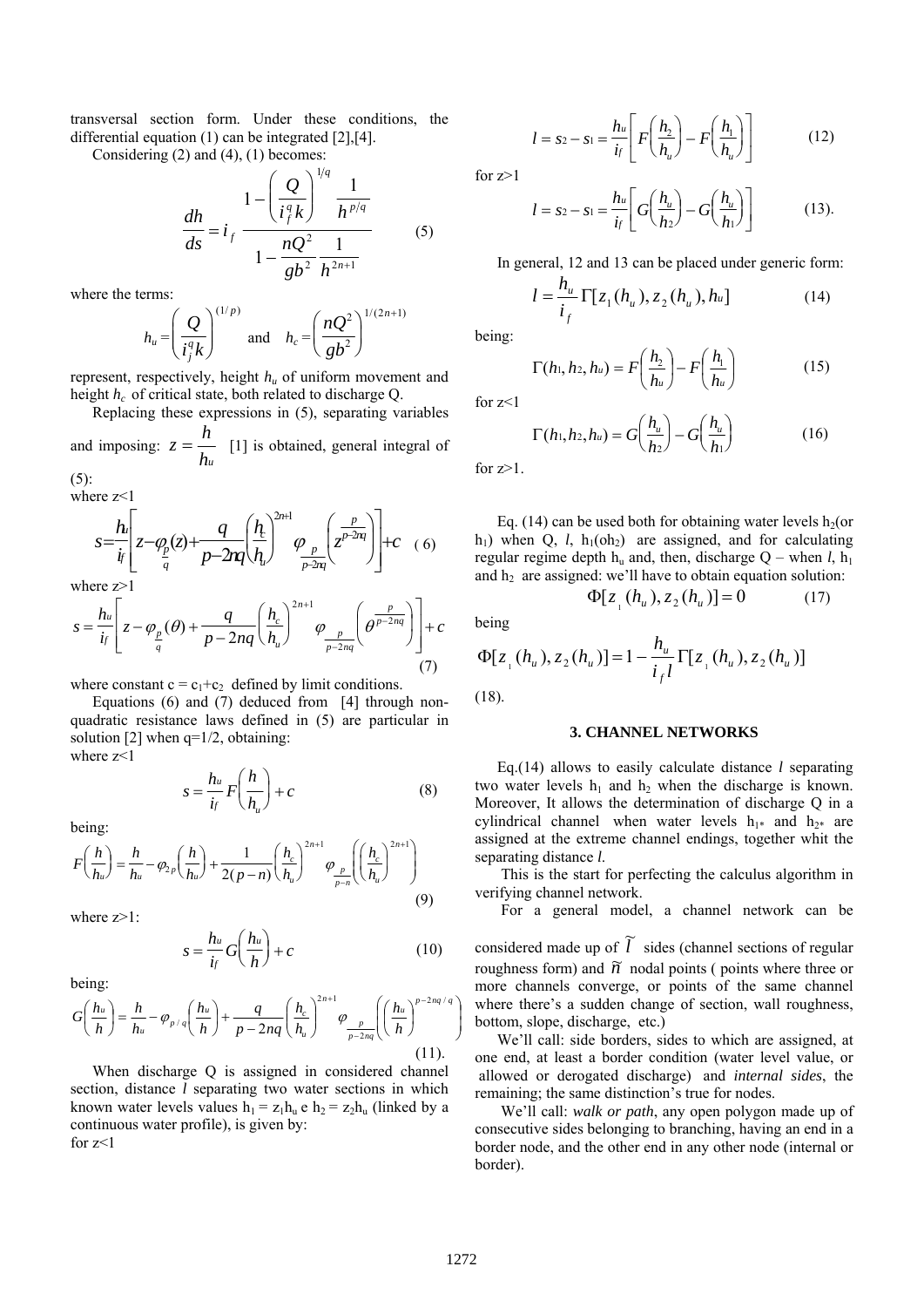For each side an initial and final node's defined and, then, a conventional flow pattern.

 Without regulating and measuring devices, expanding basins, mechanical relief implantations, until steady-state motion is completely known, it's necessary to know

piezometric values of each  $\widetilde{n}$  node and discharge in  $\widetilde{l}$ sides.

If  $\widetilde{n}' \leq \widetilde{n}$  a number of is unknown piezometric values and  $\tilde{l}' \leq \tilde{l}'$  of unknown discharge, the corresponding

mathematical model's:

 $\tilde{l}$  movement equations (type eq. (14))

 $\widetilde{n}$  ' nodal equations.

These latter are reduced to the equation expressing discharge continuity for each node, and to these are associated other defining conditions to define according to flow type ( sub critical or supercritical) and to node typology.

 The extensive variety of possible situations doesn't allow for an effective topic synthesis.

 Here, we pay attention to slow discharge flows, gradually varied, in open network channels, in the direction of the motion; the definition of the condition to associate to the continuity equation has been obtained assuming that on the nodal points constituted from the union of two or more channels, the kinetic heights merely differ, and local node charge loss needn't be considered. [5]

 Such hypotheses are specialised according to the situation drafted in fig. 1a in the absence of allowed or externally derogated discharge, in the relations:

$$
Q_j - Q_{j+1} - Q_{j+2} = 0
$$
 (19a)

$$
y_{j,k} - y_{j+1,k} = 0 \tag{19b}
$$

$$
y_{j,k} - y_{j+2,k} = 0 \tag{19c}
$$

and for situation drafted in fig.1b. in the relations:

$$
Q_{j+1} + Q_{j+2} - Q_{j+3} = 0
$$
 (20a)

$$
y_{j+1,k} - y_{j+3,k} = 0 \tag{20b}
$$

$$
y_{j+2,k} - y_{j+3,k} = 0 \tag{20c}
$$

having indicated with:

$$
y_{i,k} = h_{j,k} + z_{f_{j,k}}
$$
 and with  $z_{f_{j,k}}$  (and analogous), respectively, the piezometric value and the bottom value with respect to a horizontal reference in node k believed to belong to side j.



For an open network characterised by  $\widetilde{n}' \leq \widetilde{n}$  nodes of unknown piezometric value, one obtains a system formed by  $\tilde{n}'$  equations expressing the continuity of nodal discharges.

The solution of this system can be obtained with iteration procedures.

Therefore, even when in all the network sides, the necessary conditions are found for gradual movement in the direction of decreasing bottom values, application of these procedures can cause operational difficulty.

 To reduce such difficulty one must observe that various network nodes depend among themselves, since not all unknown  $\tilde{n}'$  water heights can be randomly assigned; until gradual movement in all network sides is respected it's necessary that unknown water heights values are within interval (*hmin, hmax*) depending on the sides' geometric and hydraulic characteristics, and through conditions given in external nodes.

 In pointing out this last question, network side j with node I border end is examined, for example, and other end in internal node k (fig.2).



$$
Fig. 2
$$

In side j discharge  $Q_j \neq 0$  for major and minor  $h_k^*$ values, being  $h_k^* = h_i + i_{f_j} l_j$  hk=hi+il.

Conditions $h_k > h_k^*$  and  $h_k < h_k^*$  are respectively relative to delayed slow flows in channels with a deep slope, and to delayed slow flows or accelerated flow, in channels having a slight slope.

In discerning flow type assume  $h_i = h_c$ ; from relation  $h_c = \left[ nQ_j^2 / gb_j^2 \right]^{1/(2n_j+1)}$ ,  $Q_j$  value's seen and then the

value of  $h_{u_j} = [Q_j / (k_j i_j^q)]^{1/p_j}$  $h_{u_i} = [Q_j/(k_j i_j^q)]^{1/p_j}$ .

If  $h_c > h_u$  (deep slope channel) max value  $h_{k_{max}} > h_u^*$ assumed by water level under imposed conditions, it holds introducing in (14), that  $Q_i, l_i, h_i$ . Min value  $h_{k-1} = h_{u}$ . Here  $h_k$  variation interval is between  $[h_w, h_{kmax}]$ .

If  $h_c < h_u$  (slight slope channel), min value  $h_{k_{min}}$ assumed by unknown water level under assigned conditions, a critical state condition is determined, imposing in k, or rather searching for value  $h_k < h_i$ , giving max compatible flow under imposed conditions. Max value's determined for  $h_k^*$ .  $h_k$  variation interval results between  $[h_{kmin}, h_k]$ .

One works with the same procedure when I's the internal node and k the external one, or when in internal node k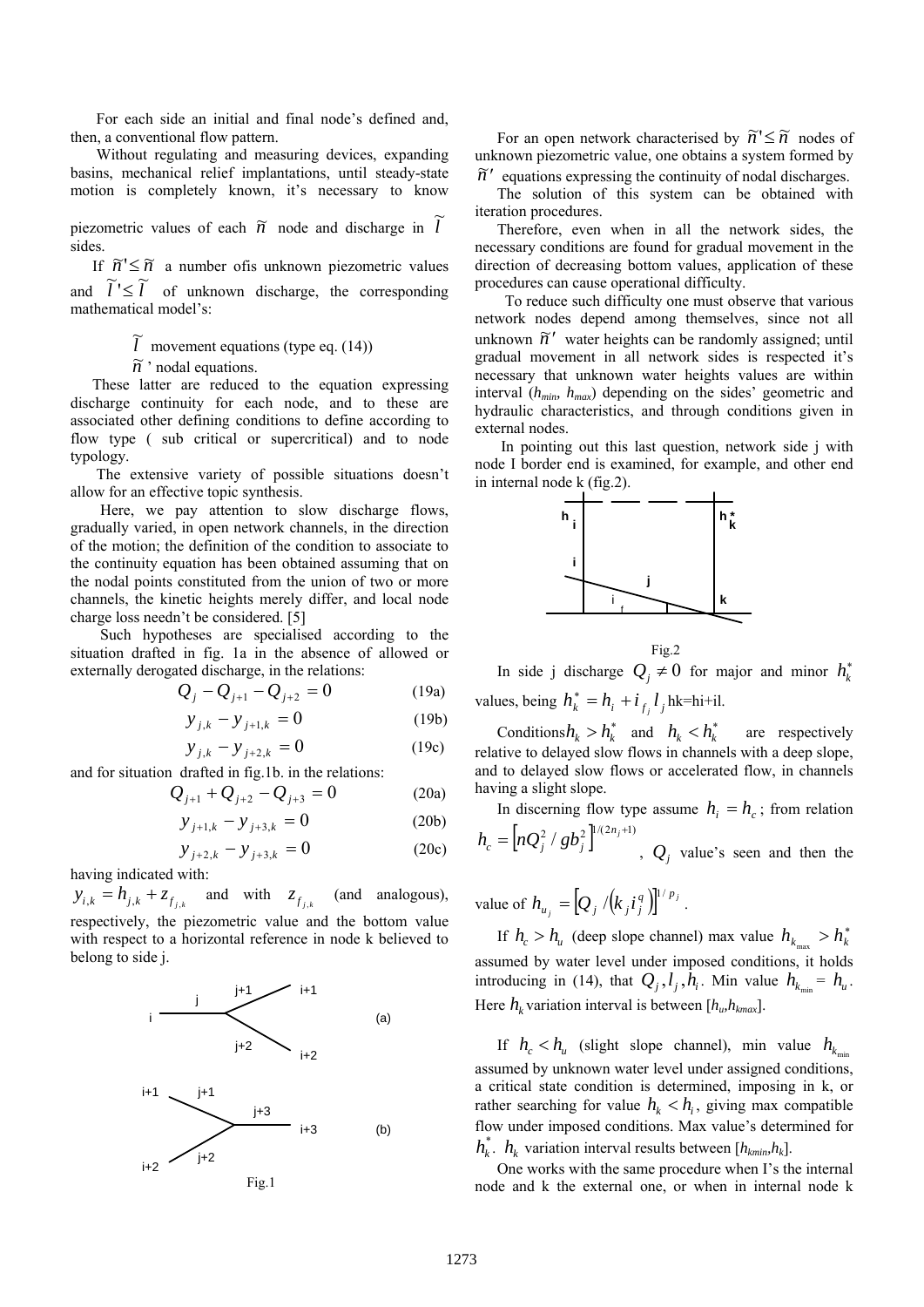converge external sides r. Here, in each side  $\left( h_{k\,\min}^{\,j}\, ,h_{k\,\max}^{\,j}\, \right)$ *k*  $\binom{m}{m}$ ,  $h_{k \max}^{j}$  intervals are defined, with  $j \in \{1, r\}$  where:

$$
h_{k_{\min}} = \max\left\{h_{k_{\min}}^j\right\}
$$

$$
h_{k_{\max}} = \min\left\{h_{k_{\max}}^j\right\}.
$$

It's a different situation for internal nodes linked to others belonging to border sides. In general for these it's not possible to find one interval in which to continuously vary water level values. Then, once a first position value is assigned in a chosen internal node of a border side, water level values in other internal nodes externally linked are defined.

In pointing out such a question a channel network's examined (fig.3), made up of concurring branches in node D linked to border H, in correspondence to which water level  $h_H$  's assigned.



Fig.3

For a given value  $h_B$  of the B water level it's defined: with (17), diffluent discharge in border sides having end B; based on continuity, discharge Q in side BD; based on (17), water level  $h_D$ .

In internal node E, value  $h_E$  depends, then, both on conditions imposed in border nodes F and G, and by water level  $h_D$ . Such conditions allow for defining water level  $h_F$ and discharge in side ED which respects nodal continuity.

This observation's the starting point of a calculus algorithm for verifying branch networks.

Let's again consider the schematic situation in fig.3.

The numeric procedure starts assigning, to water level in B, a first position value  $h_B^{(1)}$ .

 Having introduced such a value in (17), discharge in sides AB and CB are calculated and, for continuity, discharge in BD. This latter put in (17) determines  $h<sub>D</sub>$  and, even if slightly dealt with above, water level in E and discharge in sides FE, GE, ED.

Continuity condition in node D permits the calculation of both diffluent discharge in side DH, and water level  $h_H^{(1)}$ , to compare with value  $\overline{h}_H$  imposed in the same node.

Indicated thru  $\lambda = |h_H^{(1)} - \overline{h}_H|$  the absolute assumed value from the difference between the calculated water level and that given in H, if it results in 1 being greater than a prefixed approximation, the procedure's repeated starting from a new value  $h_B^{(2)}$  automatically taken through a dichotomy method.

## **4. APPLICATION IN A CHANNEL NETWORK**

The procedure shown has been applied in resolving the verifying problem in channel network shown in Fig. 4.



Fig.4

The network's formed by 8 trapezoidal channels  $(1.5H:1.0V)$ , with  $\alpha=1$ , of whose characteristics are reported in tab.1. In all channels flow's subcritical, arrows indicating flow direction. Extreme conditions in valley node (node F) are given by  $h_F = 5.0$  m and Q=250m<sup>3</sup>/s.

| channel | length(m) | width(m) | reach(m) | $n=1/k$ | k     | 1 <sub>f</sub> |
|---------|-----------|----------|----------|---------|-------|----------------|
|         | 200       | 30       | 50       | 0.0130  | 76.92 | 0.005          |
| 2       | 200       | 40       | 50       | 0.0130  | 76.92 | 0.005          |
|         | 200       | 20       | 50       | 0.0120  | 83.73 | 0.005          |
| 4       | 100       | 20       | 25       | 0.0140  | 71.43 | 0.005          |
|         | 100       | 20       | 25       | 0.0130  | 76.92 | 0.005          |
| 6       | 100       | 25       | 25       | 0.0130  | 76.93 | 0.005          |
|         | 100       | 30       | 25       | 0.0140  | 71.43 | 0.005          |
|         | 300       | 50       | 75       | 0.0140  | 71.43 | 0.005          |

Table 1. Input data for channel network example

In table 2 border nodes water height values assigned are reported and for internal nodes,  $h_{min}$  and  $h_{max}$  values deduced according to the above obtained.

| Node    | h(m) | $h_{min}(m)$ | $h_{\text{max}}(m)$ |  |  |  |  |  |
|---------|------|--------------|---------------------|--|--|--|--|--|
|         |      | 0.6          | 99                  |  |  |  |  |  |
| B       |      | 1.8          | 8.1                 |  |  |  |  |  |
| C       |      | 2.7          | 6.95                |  |  |  |  |  |
| D       |      | 1.8          | 6.35                |  |  |  |  |  |
| E       |      | 3.8          | 5.9                 |  |  |  |  |  |
| F       | 5.00 |              |                     |  |  |  |  |  |
| Table 2 |      |              |                     |  |  |  |  |  |

 In table 3, water level values relative to h internal nodes of each channel, water level values in internal points in each channel, and the various channel discharge distribution